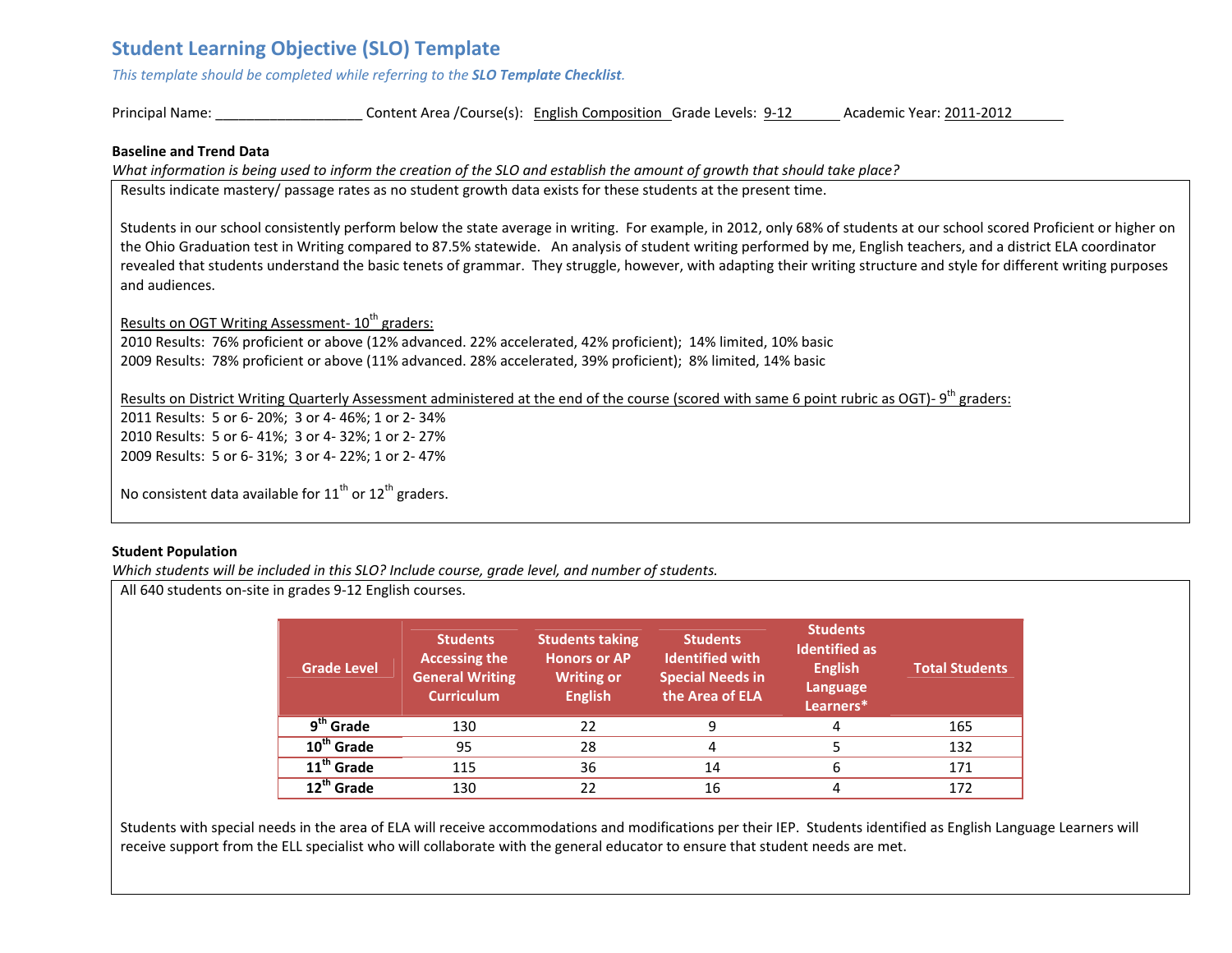#### **Interval of Instruction**

*What is the duration of the course that the SLO will cover? Include beginning and end dates.*

September 1, 2011‐ April 25, 2012

#### **Standards and Content**

*What content will the SLO target? To what related standards is the SLO aligned?*

Students will demonstrate grade‐level proficiency in arguments, explanatory, and narrative writing as demonstrated district writing prompt assessments. This goal aligns with the Common Core State Standards for ELA-Literacy (W. 9-10.1, W.9-10.2, W.9-10.3, W.11-12.1, W.11-12.2, W.11-12.3). These goals also align with the Ohio Academic Content Standards in English Language Arts.

#### **Assessment(s)**

*What assessment(s) will be used to measure student growth for this SLO?*

District-developed writing prompts are used. These prompts are from vetted assessments such as NAEP, AP exams, released OGT assessment items. All writing prompts are secure at the district-level and provided to the teachers the day before the actual writing assessment is to be administered. Students will complete one formal writing piece for each type of writing (arguments, explanatory, narrative) Students will receive an average score calculated across all three essays in each content area.

# **Growth Target(s)**

Considering all available data and content requirements, what growth target(s) can students be expected to reach?

| <b>Student Composite Score on Pre-Assessment</b><br>(Either a previous year summary if available or a pre-test administered<br>at the beginning of the year for students without previous data) | <b>Student Composite Score on Post-Assessment</b><br>(Average score across three writing prompts) |
|-------------------------------------------------------------------------------------------------------------------------------------------------------------------------------------------------|---------------------------------------------------------------------------------------------------|
|                                                                                                                                                                                                 | $3 (of 5)*$                                                                                       |
|                                                                                                                                                                                                 | h                                                                                                 |
| $3 - 4$                                                                                                                                                                                         |                                                                                                   |
| $1 - 2$                                                                                                                                                                                         | $3 - 4$                                                                                           |

\* Students scoring <sup>a</sup> 6 on the pre‐assessment will be assessed using <sup>a</sup> college‐level rubric on different writing prompts. This rubric is out of 5, not 6, points.

The SLO will then be scored using the following rating scale, based on guidance from the Ohio Department of Education.

| <b>Rating Scale:</b>                                         |                         |                            |  |  |  |
|--------------------------------------------------------------|-------------------------|----------------------------|--|--|--|
| Percentage of students that met or<br>exceeded growth target | 5-level rating          | Translated 3-level rating* |  |  |  |
| 90-100                                                       | Most Effective (5)      | Above                      |  |  |  |
| 80-89                                                        | Above Average (4)       |                            |  |  |  |
| 70-79                                                        | Average (3)             | <b>Met</b>                 |  |  |  |
| 60-69                                                        | Approaching Average (2) |                            |  |  |  |
| 59 or less                                                   | Least Effective (1)     | <b>Below</b>               |  |  |  |